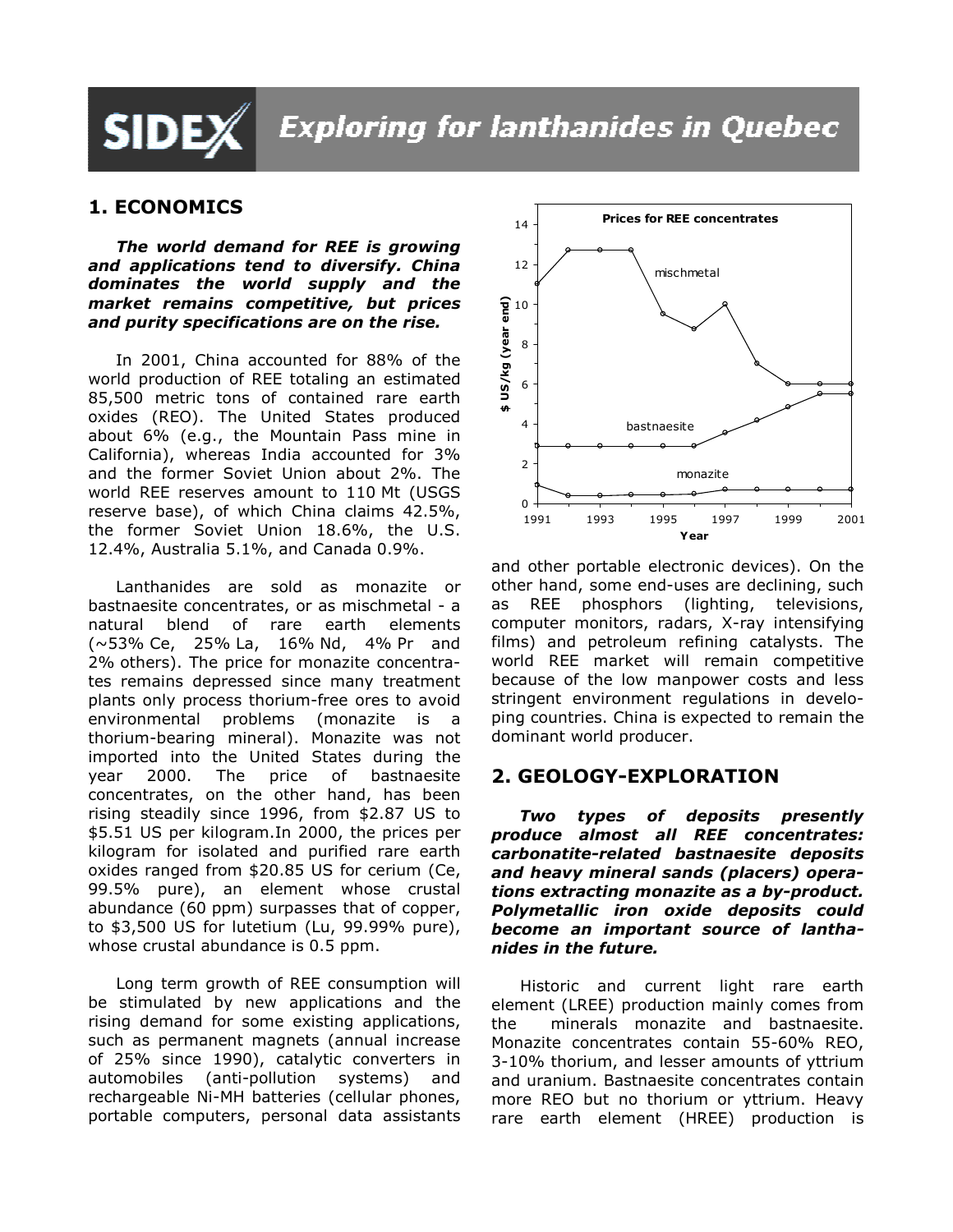mainly from the mineral xenotime, which is present in granitic rocks and placer deposits derived from their breakdown. Apatite associated with alkaline rocks may be REEenriched, and it is sometimes possible to extract lanthanides during phosphoric acid production.

REE deposits are either primary (carbonatite deposits, vein-type deposits, polymetallic iron oxide deposits) or secondary (residual carbonatite deposits, monazitebearing placers and paleoplacers).

|                                | <b>Carbonatite</b>                                                                                                                                                                                                                                                                                                      | <b>Polymetallic iron oxide</b><br>(Olympic Dam type)*                                                                                                                                                                                                                                       |  |
|--------------------------------|-------------------------------------------------------------------------------------------------------------------------------------------------------------------------------------------------------------------------------------------------------------------------------------------------------------------------|---------------------------------------------------------------------------------------------------------------------------------------------------------------------------------------------------------------------------------------------------------------------------------------------|--|
| <b>GEOLOGY</b>                 |                                                                                                                                                                                                                                                                                                                         |                                                                                                                                                                                                                                                                                             |  |
| Tectonic context               | Generally intraplate regions, some along plate margins<br>(orogenies or rifts)                                                                                                                                                                                                                                          | Late-orogenic to post-orogenic, within cratons or contin.<br>margins; extensional or transtensional regimes                                                                                                                                                                                 |  |
| Age                            | Four major periods: (a) $1800 - 1550$ Ma; (b) $\sim$ 1100 Ma;<br>(c) 750-500 Ma; (d) <200 Ma                                                                                                                                                                                                                            | Proterozoic (<1.9 Ga) to Holocene                                                                                                                                                                                                                                                           |  |
| <b>Related intrusive rocks</b> |                                                                                                                                                                                                                                                                                                                         |                                                                                                                                                                                                                                                                                             |  |
| Chemistry/<br>Mineralogy       | Carbonatites: >50% carbonates (calcite, dolomite,<br>ankerite, sodic/potassic carbonates), + sodic pyroxenes,<br>amphiboles, phlogopite, apatite, olivine and rare/exotic<br>minerals containing F, Nb, Ta, Th, REE, U, V or Zr; very<br>late phases may bear REE                                                       | Alkaline intrusive complexes of generally intermediate<br>composition; Rapakivi granites, diorites                                                                                                                                                                                          |  |
| <b>Size</b>                    | Small intrusive bodies (3-5 km in diameter) within larger Intrusions may not be obvious or may be absent<br>alkaline complexes                                                                                                                                                                                          |                                                                                                                                                                                                                                                                                             |  |
| <b>Host rocks</b>              |                                                                                                                                                                                                                                                                                                                         |                                                                                                                                                                                                                                                                                             |  |
| Lithology                      | Host rock for carbonatite-bearing alkaline complex: not<br>important                                                                                                                                                                                                                                                    | Sedimentary rocks, volcanic and intrusive rocks (felsic to<br>intermediate), metamorphic rocks                                                                                                                                                                                              |  |
| Alteration                     | Fenitization aureoles around the alkaline complex: $SiO2$<br>loss, Fe <sup>3+</sup> , Na and K gain; high concentr. of LREE, large<br>lithophile elements and other incompatible elements                                                                                                                               | The largest deposits are accompanied by large<br>hydrothermal systems characterized by magnetite,<br>hematite, chlorite, epidote, carbonates and albite                                                                                                                                     |  |
| <b>Mineralization</b>          |                                                                                                                                                                                                                                                                                                                         |                                                                                                                                                                                                                                                                                             |  |
| Position and<br>shape          | Magmatic deposits: REE concentrated in the core of the<br>carbonatite; metasomatic deposits: veins, stockworks or<br>replacement zones outside carbonatite body (veins and<br>dikes occupy radial and concentric structures)                                                                                            | Breccias/diatremes near surface; replacement zones in<br>specific horizons; veins, pegmatites; iron skarns near the<br>intrusion at depth                                                                                                                                                   |  |
| Mineralogy                     | Pyrochlore, REE fluorocarbonates or phosphates<br>(bastnaesite, parisite, monazite), apatite; gangue<br>minerals include calcite, dolomite, strontianite, quartz,<br>barite, hematite, magnetite, zircon, allanite, etc.                                                                                                | LREE in florencite, bastnaesite, monazite; HREE and<br>yttrium as cation substitution in uraninite and coffinite;<br>sulfides = chalcopyrite, pyrite, less commonly bornite and<br>hypogene gold-bearing chalcosite; abundant iron oxides<br>(hematite, magnetite); fluorite may be present |  |
| <b>EXPLORATION</b>             |                                                                                                                                                                                                                                                                                                                         |                                                                                                                                                                                                                                                                                             |  |
| Geology                        | 1- Carbonatite intrusions are often located in the central<br>part of rather small ( $<$ 50 km <sup>2</sup> ) alkaline complexes; 2-<br>circular topographic features (e.g., lakes with circular<br>shapes); 3- lineament intersections; 4- fenite alteration<br>of host rocks                                          | 1- Large volcano-intrusive complexes in extensional or<br>intraplate contexts; 2- Large volumes of low-Ti iron<br>oxides; 3- Large-scale potassic, sodic or sericitic<br>alteration; 4- Remote sensing: major structures                                                                    |  |
| Geochemistry                   | 1- Within a carbonatite intrusion, trace intrusive contacts<br>and systematically analyze for Nb, REE, P, U and F; 2-<br>REE-enriched Intrusive phases have lower P, Ti, Zr and<br>Nb relative to earlier phases; 3- Pyrochlore and monazite<br>are detectable in heavy min. concentr. (soils, streams)                 | Anomalous concentrations of Cu, Au, U, Ag, Ce, La, Co, P,<br>F, Ba, Sr and REE                                                                                                                                                                                                              |  |
| Geophysics                     | 1- Magnetite-bearing carbonatites appear on<br>aeromagnetic maps as small circular to elliptical positive<br>anomalies; 2- Fenitized host rocks can create a negative<br>anomaly due to magnetite destruction; 3- Near-surface<br>carbonatites have a positive radiometric signal (Th-<br>bearing pyrochlore, monazite) | 1- Coincident magnetic and gravimetric anomalies, but<br>sulfides not associated with magnetic high<br>2- Radiometric data (K, U and Th)<br>± I.P. and TEM (e.g., Ernest Henry deposit, Australia)                                                                                          |  |

#### Characteristics of two types of primary REE deposits (see web site for examples)

\* Excluding Kiruna-type deposits, which are tabular magnetite-apatite-actinolite bodies mined exclusively for iron.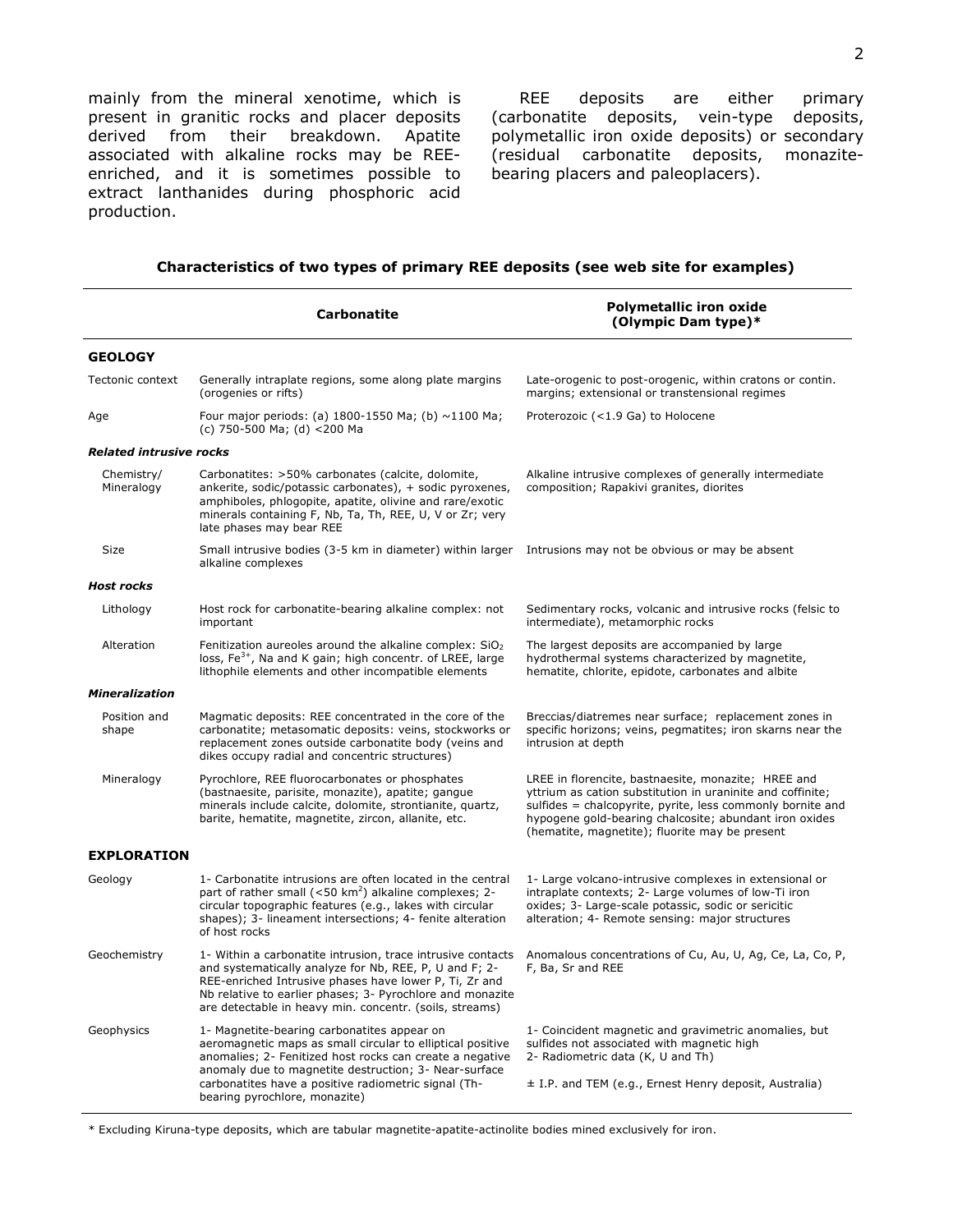|                    | <b>Residual carbonatite deposits</b>                                                                                                                                                                                                                                              | <b>Monazite-bearing placers</b>                                                                                                                                                                                                    |
|--------------------|-----------------------------------------------------------------------------------------------------------------------------------------------------------------------------------------------------------------------------------------------------------------------------------|------------------------------------------------------------------------------------------------------------------------------------------------------------------------------------------------------------------------------------|
| <b>GEOLOGY</b>     |                                                                                                                                                                                                                                                                                   |                                                                                                                                                                                                                                    |
| Age                | See carbonatite ages (residual deposits are younger than Mined placers: Holocene and end of Tertiary<br>primary deposits)                                                                                                                                                         |                                                                                                                                                                                                                                    |
| Mineralogy         | During surface alteration, calcite, dolomite and apatite<br>are dissolved; REE are mobilized into supergene<br>monazite during intense alteration; pyrochlore⇒florencite<br>and pérovskite⇒anastase                                                                               | REE hosted by monazite $(++)$ , xenotime $(+)$ and<br>anastase (-); other heavy minerals: ilmenite, zircon and<br>rutile (economic), plus magnetite, staurolite and garnet<br>(not exploited)                                      |
| Genesis            | Long exposure to wet tropical climates (e.g., Amazon<br>Basin) can resulting in alteration and erosion of<br>outcropping carbonatites to create exploitable<br>accumulations of P, Nb, Ti and REE; favorable conditions<br>= absence of karstic system and basin-style topography | Monazite, xenotime and anastase are dense minerals that<br>are resistant to physical degradation; they accumulate in<br>beach and dune deposits $(++)$ as well as fluvial (stream),<br>lacustrine (lake) and deltaic sediments (-) |
| <b>EXPLORATION</b> |                                                                                                                                                                                                                                                                                   |                                                                                                                                                                                                                                    |
| Geology            | Topography: circular shapes indicate small alkaline<br>complexes ( $<$ 50 km <sup>2</sup> ) with steep borders; radial and<br>concentric drainage patterns due to carbonatite-related<br>fracture system                                                                          | The majority of monazite-bearing placers are located<br>along shorelines (beach deposits); REE minerals are<br>derived from adjacent granitic or high-grade<br>metamorphic rocks                                                   |
| Geochemistry       | Once an alkaline complex with residual soils has been<br>identified, soil/stream sediment geochemistry (REE, Nb,<br>Ti, P) and heavy mineral concentrations in soils<br>(anastase, pyrochlore, monazite) can be used to trace<br>mineralized zones                                | Analyze potential deposit for Ti, Zr and REE                                                                                                                                                                                       |
| Geophysics         | Intense radiometric anomaly (10-20 times background)<br>possibly coincident with (1) positive magnetic anomaly of<br>circular shape and high gradient, or (2) gravimetric<br>anomaly when residual soils are thick enough and of<br>sufficiently different density                | Seismic profiles and auger drilling can be used to<br>measure thickness                                                                                                                                                            |

### 3. QUEBEC'S POTENTIAL

Lanthanides are not amongst substances presently mined in Quebec, and exploration for these elements was marginal over the last years. However, dozens of deposits are known, many of them polymetallic: Nb-Ta-REE in carbonatites, U-Th-REE in pegmatites, Cu-U-Au-Ag-REE in Olympic Dam-type iron oxide deposits. Quebec's potential for lanthanide exploration therefore seems excellent.

Quebec has good potential for carbonatite and Olympic Dam-type REE deposits. In a report by Y. Hébert (MB 94-17), Quebec's alkaline intrusions (carbonatites, granites, syenites, diorites, peridotites) are concentrated into five regions: (1) the southwestern Grenville Province, (2) the Saint-Lawrence, Ottawa-Bonnechère and Saguenay grabens, (3) the Ungava Bay area, (4) the Greenland-Labrador alkaline province, and (5) the Monteregian Hills. The report concludes that the most favorable area is that between Hull and the Baskatong Reservoir. This region is covered by a 1987 stream sediment survey (MB 88-35), and the map of REE values from heavy mineral concentrates shows major anomalies east of the Baskatong Reservoir (large anomalous zone, U- and Th-rich), in the Lac David area, south-east of Grand-Remous (no uranium, intrusion-related) and in the Nord-Calumet area proximal to known uranium showings (MB 90-29).

Mineral deposits and showings with affinities to the **Olympic Dam** deposit are known in the Kwyjibo area, north and east of Sept-Îles in the Côte-Nord region. A geochemical survey of lake sediments between Havre St-Pierre and Natashquan reveals several polymetallic anomalies (Cu-U-Th-REE) in the Wakeham Supergroup (MB 95- 02). REE anomalies are reportedly associated with U-Mo-Au skarns related to alkaline intrusions in the Mont-Laurier area.

Monazite-bearing placers and paleoplacers may have formed in Quebec; some U-Th-REE pegmatites could also be of interest to prospectors.